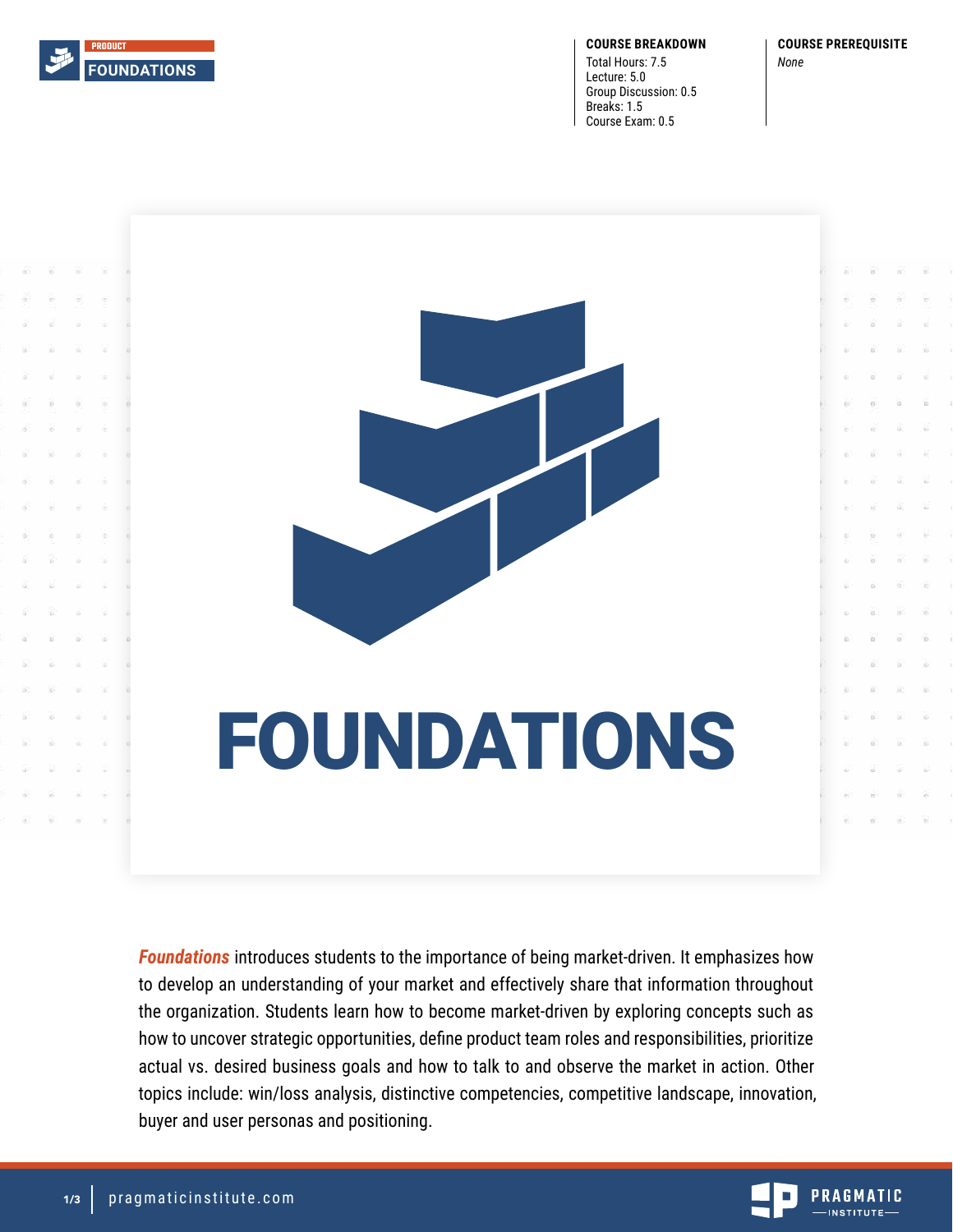

# **COURSE OBJECTIVES**

### MAIN OBJECTIVE:

G

Understand the market and the problems it faces, and then use that market knowledge to build and sell products people want to buy.

| <b>Fundamentals of the</b><br><b>Pragmatic Approach</b> | ■ Understand common challenges faced by product and marketing teams<br>■ Define a market-driven approach for decision making<br>I Identify and analyze all sources of market data<br>Assess organizational roles and responsibilities<br>Perform a gap analysis comparing actual vs. desired performance                                  |
|---------------------------------------------------------|-------------------------------------------------------------------------------------------------------------------------------------------------------------------------------------------------------------------------------------------------------------------------------------------------------------------------------------------|
| <b>Find Market Problems</b>                             | ■ Engage the market to uncover problems through observations<br>and win/loss analysis<br>Document and report market problems<br>Adopt buyer and user personas for a human-centered<br>approach to the market                                                                                                                              |
| <b>Identify Opportunities</b>                           | ■ Understand the positioning process and the results it produces<br>Develop positioning focused on market problems<br>■ Cater positioning to specific personas and industries                                                                                                                                                             |
| <b>Positioning</b>                                      | ■ Use data to assess urgency, pervasiveness and willingness to pay<br>Augment roadmaps, business plans and pricing with data<br>Establish meaningful timeframes for observation of success metrics<br>Align product objectives and key results to business strategy<br>■ Create data visualization options through no-code/low-code tools |
| <b>Innovate</b>                                         | ■ Learn methods for encouraging innovation while reducing risk<br>Understand how to balance vision, buying or using criteria and<br>competition<br>■ Categorize your solutions according to customer impact and<br>depth of investment                                                                                                    |